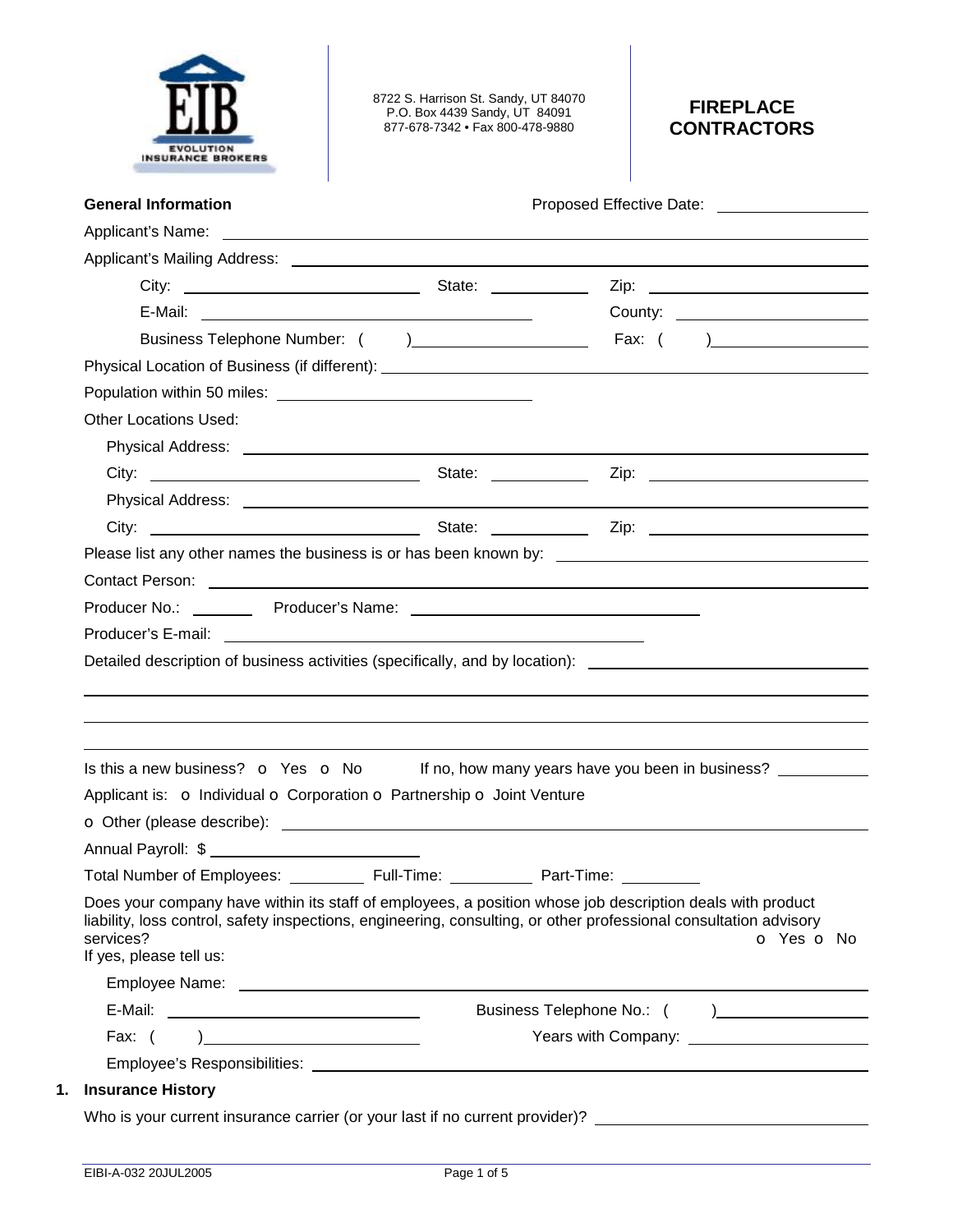Provide name(s) for all insurance companies that have provided Applicant insurance for the last three years:

|                        | Coverage:                                                                                                     | Coverage: | Coverage:  |
|------------------------|---------------------------------------------------------------------------------------------------------------|-----------|------------|
| <b>Company Name</b>    |                                                                                                               |           |            |
| <b>Expiration Date</b> |                                                                                                               |           |            |
| <b>Annual Premium</b>  | \$                                                                                                            | \$        | \$         |
|                        | Has the Applicant or any predecessor or related person or entity ever had a claim?                            |           | O Yes O No |
|                        | Completed Claims and Loss History form attached (REQUIRED)?                                                   |           | O Yes O No |
|                        | Has the Applicant, or anyone on the Applicant's behalf, attempted to place this risk in standard markets?     |           |            |
|                        |                                                                                                               |           | O Yes O No |
|                        | المنطوبة المراسيين والمستحال والمتحدث ومستحيات والمتاريخ والمتحدث والمتناسخ ومراجعته المتحالف والمالا الأرائل |           |            |

If the standard markets are declining placement, please explain why:

### **2. Desired Insurance**

# **Limit of Liability:**

|         | Per Act/Aggregate                                           | OR      | Per Person/Per Act/Aggregate         |
|---------|-------------------------------------------------------------|---------|--------------------------------------|
| $\circ$ | \$50,000/\$100,000                                          | O       | \$25,000/\$50,000/\$100,000          |
| $\circ$ | \$150,000/\$300,000                                         | O       | \$75,000/\$150,000/\$300,000         |
| $\circ$ | \$250,000/\$1,000,000                                       | $\circ$ | \$100,000/\$250,000/\$1,000,000      |
| $\circ$ | \$500,000/\$1,000,000                                       | O       | \$250,000/\$500,000/\$1,000,000      |
| $\circ$ | Other:                                                      | O       | Other:                               |
|         | Self-Insured Retention (SIR):<br>$\Omega$ \$1,000 (Minimum) |         | $\Omega$ \$1,500<br>$\Omega$ \$2,500 |

 $\bullet$  \$5,000  $\bullet$  \$10,000

# **3. Business Activities**

- 1. How many years of experience?
- 2. Number of Total Staff: Full Time: Part Time:
- 3. Number of non-operational employees (salesmen, collectors, messengers, drivers, draftsmen, clerical): \_\_\_\_
- 4. Total annual payroll: \$

| Operations Payroll - Fireplace<br>Installation                   | \$<br>Office and Clerical         | -\$ |
|------------------------------------------------------------------|-----------------------------------|-----|
| <b>Operations Payroll - Other Brick</b><br><b>Mason Services</b> | \$<br>Executive and<br>Management | \$  |
| Payroll - Other bldg. Contractors<br><b>Services</b>             | \$<br><b>Outside Sales</b>        | \$  |
| Supervisors                                                      | \$<br>Other                       | S   |

5. Business Operations Breakdown: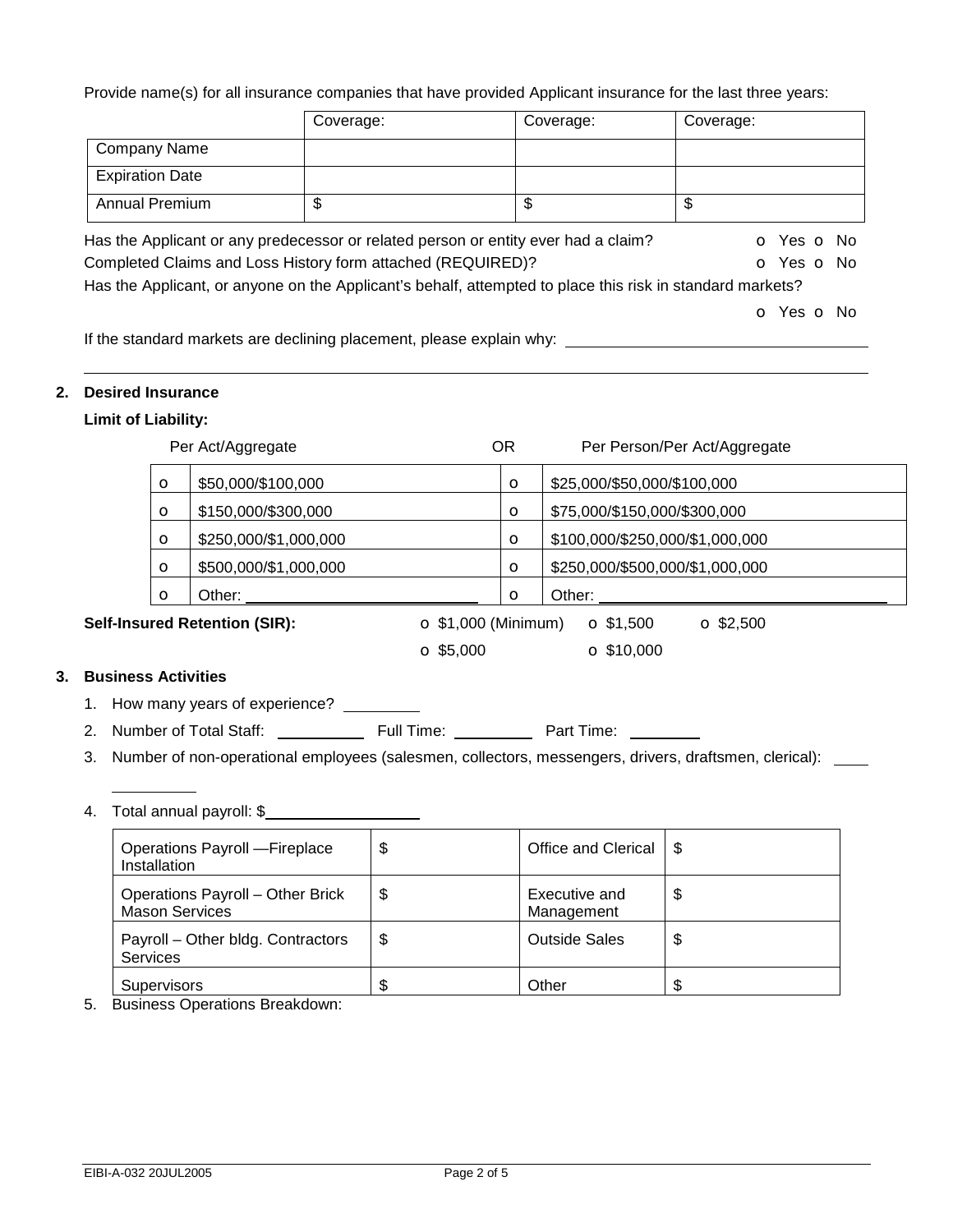a. Identify percentage of your business operations:

| Commercial - Fireplace                                                               | % |
|--------------------------------------------------------------------------------------|---|
| Residential Fireplace - single family or twin<br>home - not over two-story structure | % |
| <b>Other Brick Mason Services</b>                                                    | % |
| Other Contractor (carpentry, cement, fences,<br>etc.)                                | % |

b. Estimate total gross receipts, for the next 12 months

|                                                                          | <b>COMMERCIAL</b> | <b>RESIDENTIAL</b> |
|--------------------------------------------------------------------------|-------------------|--------------------|
| From fireplace operations only,<br>including materials                   | \$                | ง                  |
| From mason operations only,<br>including material and repair<br>services | \$                | Φ                  |

c. Estimate total gross receipts, for the next 12 months:

| other service work: | From all business operations, fireplace, mason and non-<br>fireplace, mason operations and product sales, retail sales or | \$ |
|---------------------|---------------------------------------------------------------------------------------------------------------------------|----|
|                     | From new construction fireplace only contractor services                                                                  |    |
|                     | From old construction fireplace operations only                                                                           |    |

- 6. What percent of your total gross receipts is received from sub-contracted work you perform for other contractors? \_\_\_\_\_\_\_\_\_\_\_\_%
- 7. What percentage of work is repair of broken fireplace? \_\_\_\_\_\_\_\_\_\_%
- 8. What percentage of work is replacement of old fireplace? \_\_\_\_\_\_\_\_\_%
- 9. Does your business:
	- a. Perform renovations involving structural change to load-bearing walls?

o Yes o No

- b. Perform external work above two stories? **o** Yes **o** No
- c. Lease or rent equipment to others?  $\bullet$  Yes  $\bullet$  No If yes, what?
- d. Lease or rent equipment from others? o Yes o No If yes, what? \_\_\_\_\_
- e. Distribute or sell (retail) building materials or supplies for installation by others? Community of Yes on No. 2012. The Community of Yes on No. 2012. If yes, show annual gross receipts from distribution or sale?  $$$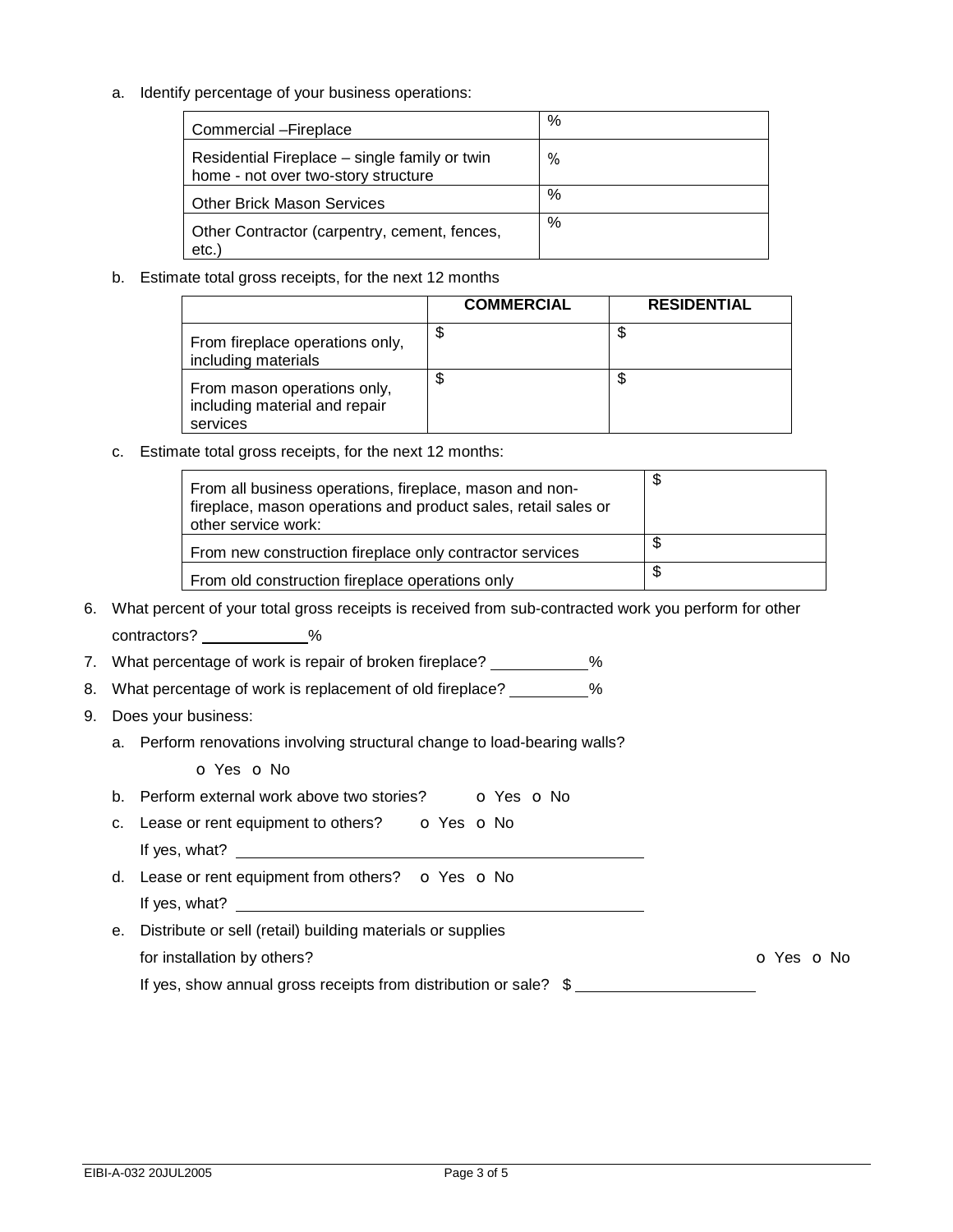#### f. Do you hire sub-contractors? contractors on the sub-contractors of the state of the state of the state of the state of the state of the state of the state of the state of the state of the state of the state of the state

If yes,

- 1. Do you require certification and evidence of liability insurance from sub-contractors?  $\bullet$  Yes  $\bullet$  No
- 2. Do you require evidence of Workers Compensation insurance from sub-contractors?  $\sigma$  Yes  $\sigma$  No
- 3. Gross annual receipts from work sub-contracted out: \$
- 4. Explain type of work you sub-contracted out:

#### **REPRESENTATIONS AND WARRANTIES**

The "Applicant" is the party to be named as the "Insured" in any insuring contract if issued. By signing this Application, the Applicant for insurance hereby represents and warrants that the information provided in the Application, together with all supplemental information and documents provided in conjunction with the Application, is true, correct, inclusive of all relevant and material information necessary for the Insurer to accurately and completely assess the Application, and is not misleading in any way. The Applicant further represents that the Applicant understands and agrees as follows: (i) the Insurer can and will rely upon the Application and supplemental information provided by the Applicant, and any other relevant information, to assess the Applicant's request for insurance coverage and to quote and potentially bind, price, and provide coverage; (ii) the Application and all supplemental information and documents provided in conjunction with the Application are warranties that will become a part of any coverage contract that may be issued; (iii) the submission of an Application or the payment of any premium does not obligate the Insurer to quote, bind, or provide insurance coverage; and (iv) in the event the Applicant has or does provide any false, misleading, or incomplete information in conjunction with the Application, any coverage provided will be deemed void from initial issuance.

The Applicant hereby authorizes the Insurer and its agents to gather any additional information the Insurer deems necessary to process the Application for quoting, binding, pricing, and providing insurance coverage including, but not limited to, gathering information from federal, state, and industry regulatory authorities, insurers, creditors, customers, financial institutions, and credit rating agencies. The Insurer has no obligation to gather any information nor verify any information received from the Applicant or any other person or entity. The Applicant expressly authorizes the release of information regarding the Applicant's losses, financial information, or any regulatory compliance issues to this Insurer in conjunction with consideration of the Application.

The Applicant further represents that the Applicant understands and agrees the Insurer may: (i) present a quote with a Sublimit of liability for certain exposures, (ii) quote certain coverages with certain activities, events, services, or waivers excluded from the quote, and (iii) offer several optional quotes for consideration by the Applicant for insurance coverage. In the event coverage is offered, such coverage will not become effective until the Insurer's accounting office receives the required premium payment.

The Applicant agrees that the Insurer and any party from whom the Insurer may request information in conjunction with the Application may treat the Applicant's facsimile signature on the Application as an original signature for all purposes.

The Applicant acknowledges that under any insuring contract issued, the following provisions will apply:

1. A single Accident, or the accumulation of more than one Accident during the Policy Period, may cause the per Accident Limit and/or the annual aggregate maximum Limit of Liability to be exhausted, at which time the Insured will have no further benefits under the Policy.

2. The Insured may request the Insurer to reinstate the original Limit of Liability for the remainder of the Policy period for an additional coverage charge, as may be calculated and offered by the Insurer. The Insurer is under no obligation to accept the Insured's request.

3. The Applicant understands and agrees that the Insurer has no obligation to notify the Insured of the possibility that the maximum Limit of Liability may be exhausted by any Accident or combination of Accidents that may occur during the Policy Period. The Insured must determine if additional coverage should be purchased. The Insurer is expressly not obligated to make a determination about additional coverage, nor advise the Insured concerning additional coverage.